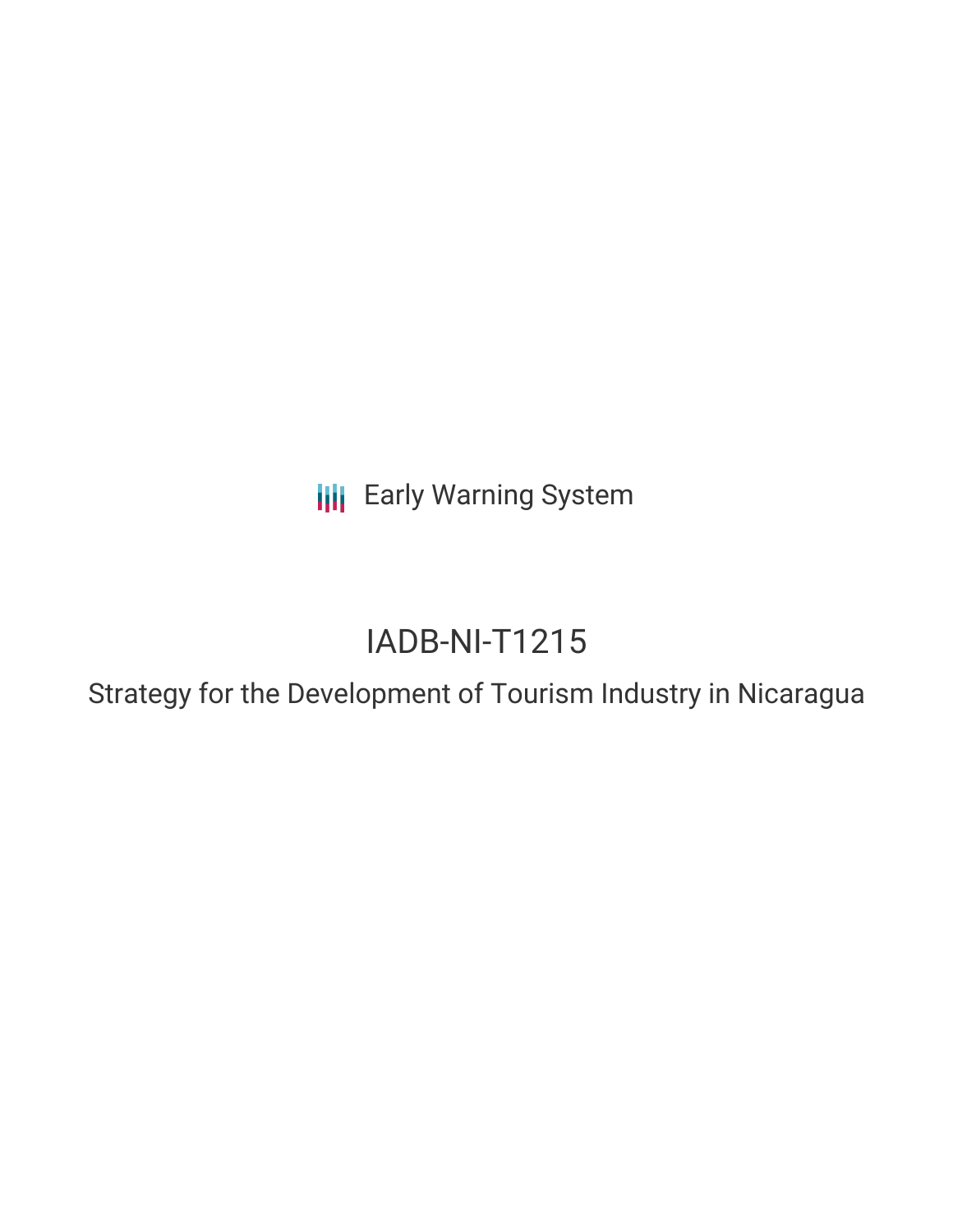

### **Quick Facts**

| <b>Countries</b>               | Nicaragua                              |
|--------------------------------|----------------------------------------|
| <b>Financial Institutions</b>  | Inter-American Development Bank (IADB) |
| <b>Status</b>                  | Active                                 |
| <b>Bank Risk Rating</b>        | C                                      |
| <b>Voting Date</b>             | 2015-12-11                             |
| <b>Sectors</b>                 | Industry and Trade                     |
| <b>Investment Type(s)</b>      | Grant                                  |
| <b>Investment Amount (USD)</b> | $$0.50$ million                        |
| <b>Project Cost (USD)</b>      | $$0.50$ million                        |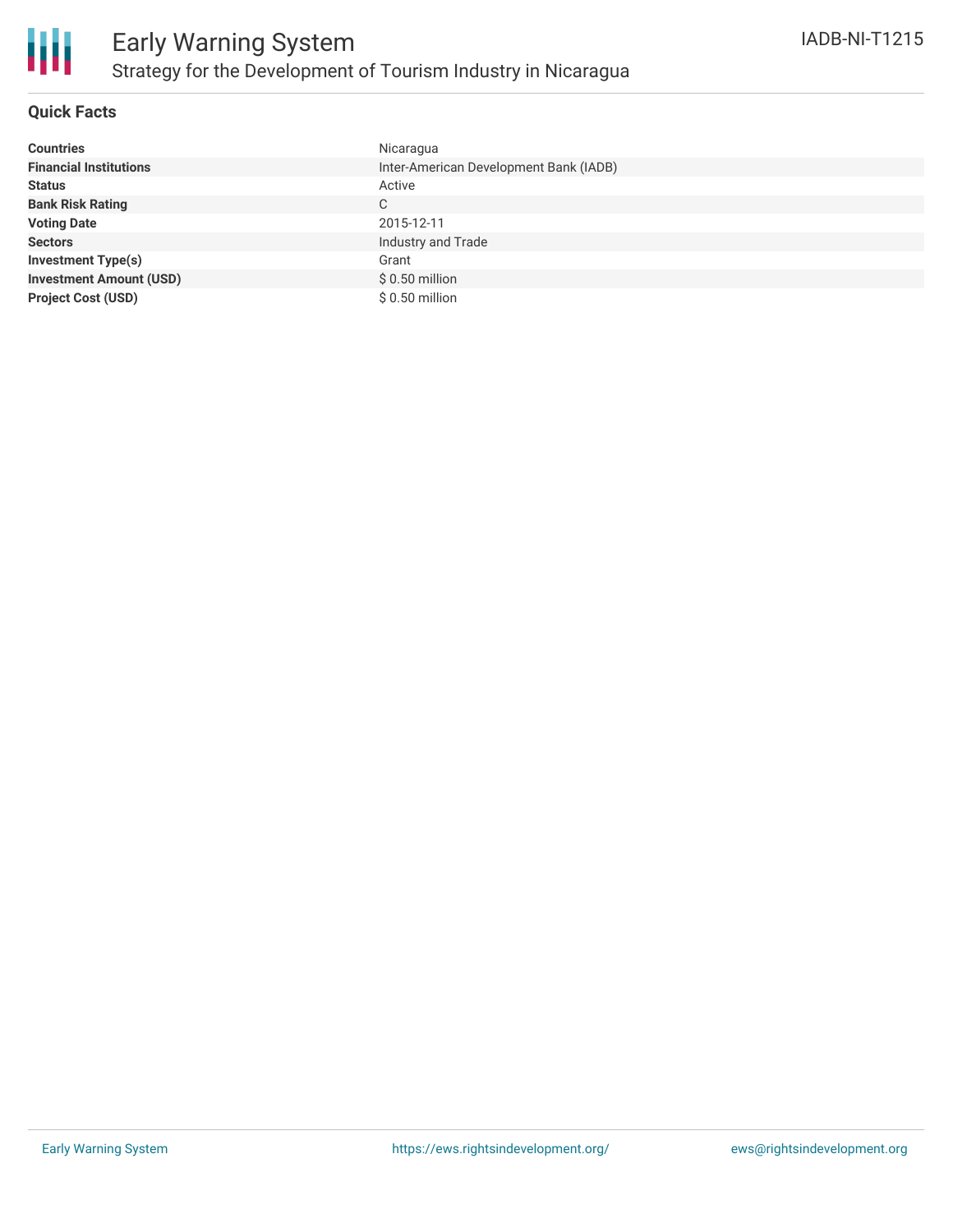

## **Project Description**

This project funds the development of a strategy for attracting investment in and improving the performance of the sustainable tourism sector. It also seeks to boost the image of Nicaragua as a major tourist destination.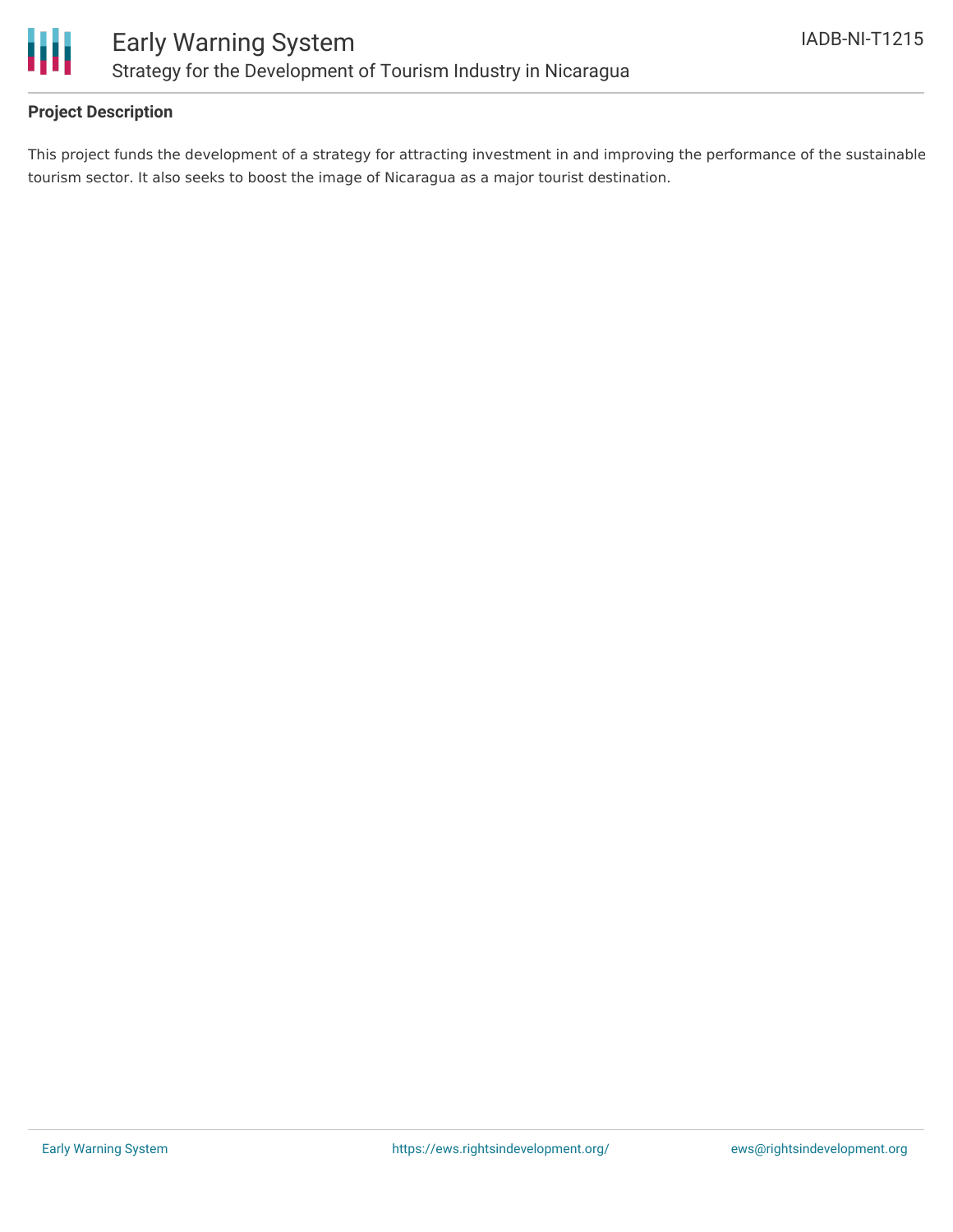

### **Investment Description**

• Inter-American Development Bank (IADB)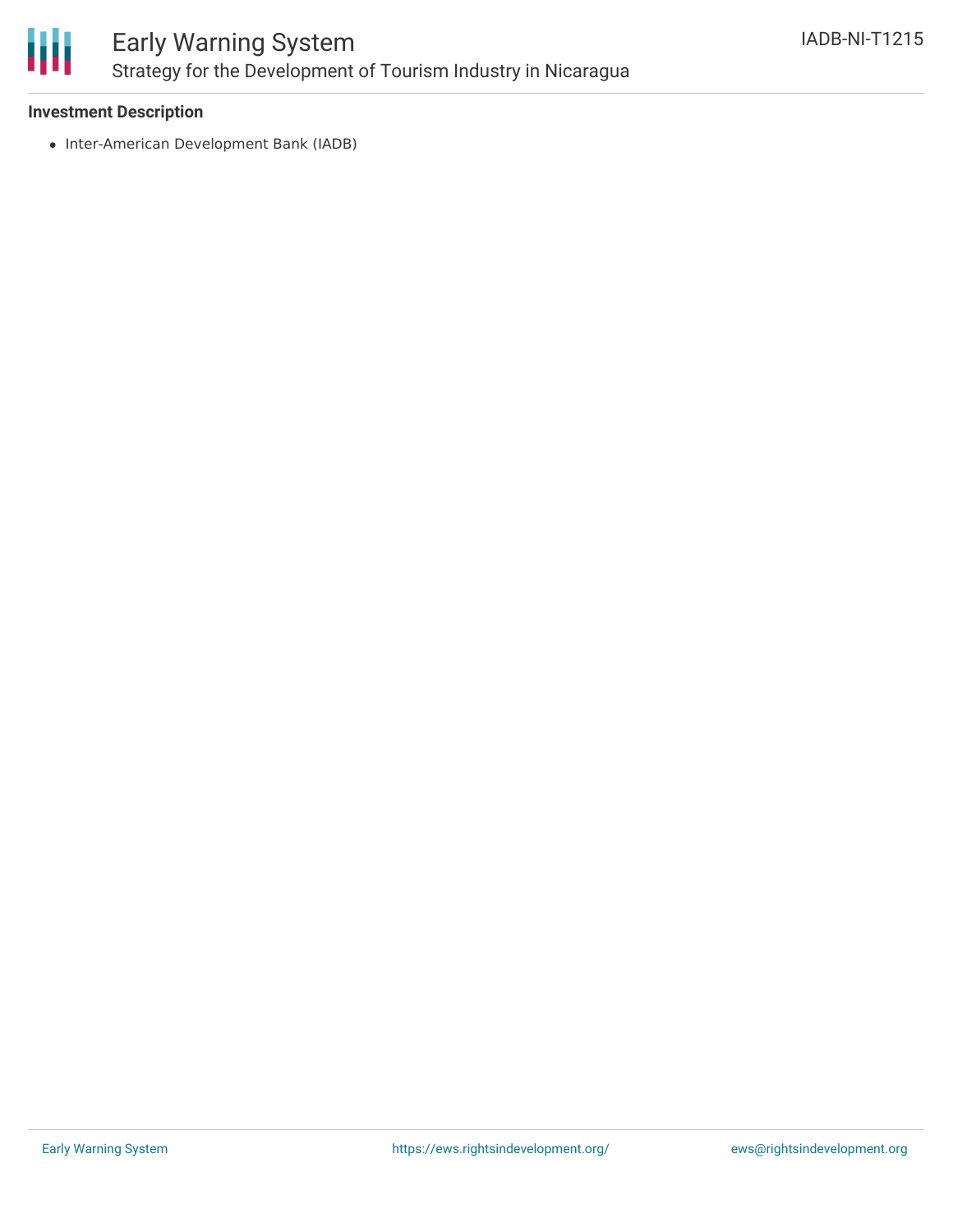

#### **Contact Information**

\*no contact information available\*

#### ACCOUNTABILITY MECHANISM OF IADB

The Independent Consultation and Investigation Mechanism (MICI) is the independent complaint mechanism and fact-finding body for people who have been or are likely to be adversely affected by an Inter-American Development Bank (IDB) or Inter-American Investment Corporation (IIC)-funded project. If you submit a complaint to MICI, they may assist you in addressing the problems you raised through a dispute-resolution process with those implementing the project and/or through an investigation to assess whether the IDB or IIC is following its own policies for preventing or mitigating harm to people or the environment. You can submit a complaint by sending an email to MICI@iadb.org. You can learn more about the MICI and how to file a complaint at http://www.iadb.org/en/mici/mici,1752.html (in English) or http://www.iadb.org/es/mici/mici,1752.html (Spanish).